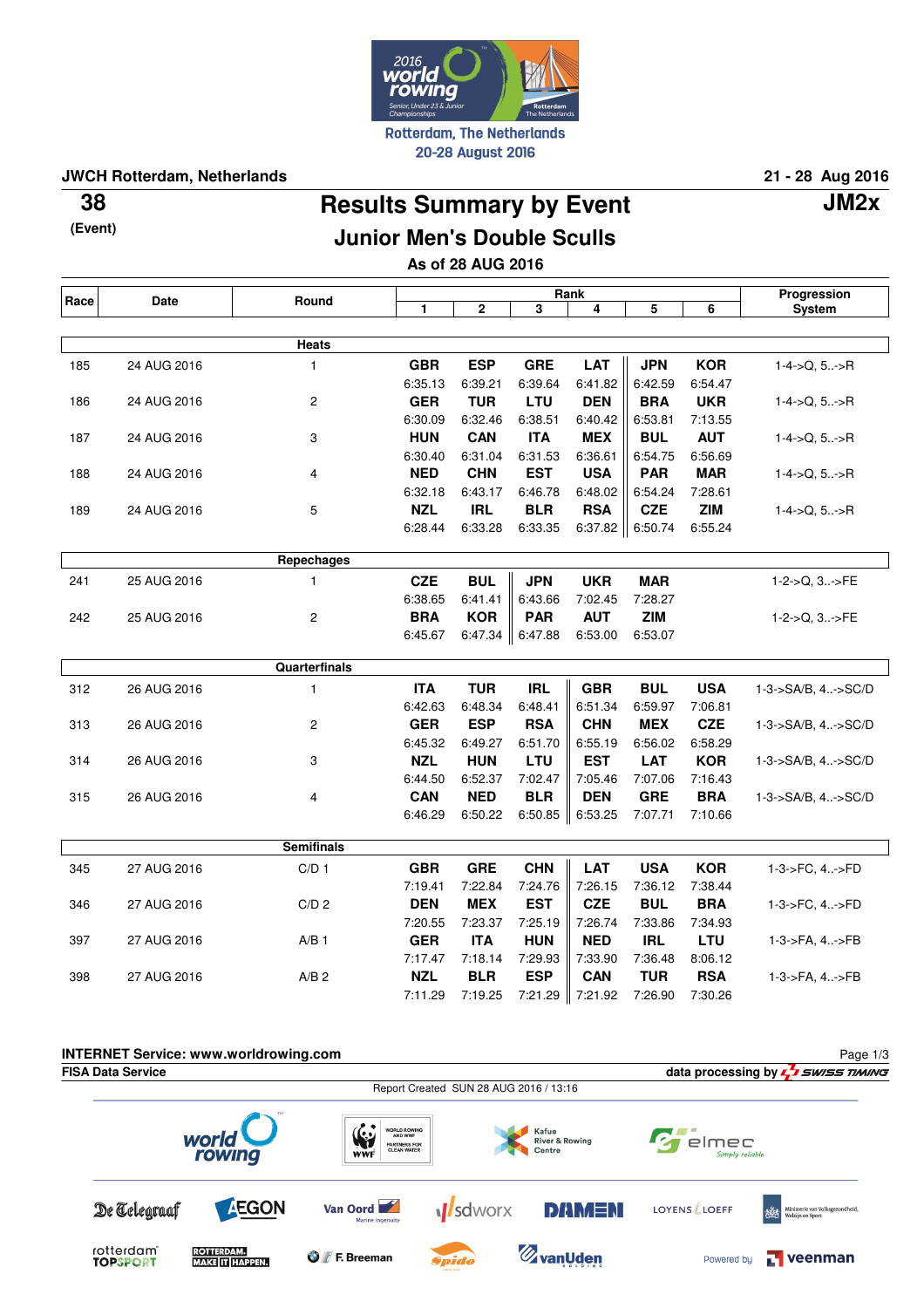

## **JWCH Rotterdam, Netherlands 21 - 28 Aug 2016**

**(Event)**

## **Results Summary by Event 38 JM2x Junior Men's Double Sculls**

Page 2/3

elmec

Powered by

ply reliable

 $\Gamma$  veenman

# **As of 28 AUG 2016**

| Race | <b>Date</b> | Round         | Rank       |            |            |            |            |            | Progression |
|------|-------------|---------------|------------|------------|------------|------------|------------|------------|-------------|
|      |             |               |            | 2          | 3          | 4          | 5          | 6          | System      |
|      |             |               |            |            |            |            |            |            |             |
|      |             | <b>Finals</b> |            |            |            |            |            |            |             |
| 324  | 26 AUG 2016 | Е             | <b>JPN</b> | <b>ZIM</b> | <b>AUT</b> | <b>PAR</b> | <b>UKR</b> | <b>MAR</b> |             |
|      |             |               | 7:16.43    | 7:19.46    | 7:19.48    | 7:27.08    | 7:37.80    | <b>DNS</b> |             |
| 376  | 27 AUG 2016 | D             | <b>CZE</b> | <b>BUL</b> | <b>LAT</b> | <b>KOR</b> | <b>USA</b> | <b>BRA</b> |             |
|      |             |               | 7:46.00    | 7:48.40    | 7:48.81    | 7:56.75    | 7:59.45    | 8:06.52    |             |
| 384  | 27 AUG 2016 | C             | <b>DEN</b> | <b>GBR</b> | <b>MEX</b> | <b>EST</b> | <b>GRE</b> | <b>CHN</b> |             |
|      |             |               | 7:26.77    | 7:32.78    | 7:37.49    | 7:42.01    | 7:49.49    | 7:52.77    |             |
| 415  | 28 AUG 2016 | В             | <b>RSA</b> | <b>IRL</b> | <b>CAN</b> | <b>NED</b> | <b>LTU</b> | <b>TUR</b> |             |
|      |             |               | 6:32.39    | 6:33.72    | 6:33.91    | 6:36.13    | 6:42.33    | 6:59.65    |             |
| 428  | 28 AUG 2016 | Α             | <b>NZL</b> | <b>GER</b> | <b>ITA</b> | <b>BLR</b> | <b>HUN</b> | <b>ESP</b> |             |
|      |             |               | 6:26.19    | 6:28.16    | 6:28.84    | 6:35.37    | 6:36.54    | 6:40.05    |             |

### **PARTICIPATING CREWS**

**AUT** (b) HEINDL Paul (s) BRABEC Julian **BLR** (b) TSIKHANOVICH Kiryl (s) KULIK Uladzimir **BRA** (b) DA SILVA Daniel Afonso (s) BOGGIAN Bernardo **BUL** (b) NAYDENOV Atanas (s) POPOV Nikola **CAN** (b) MCALPINE Ethan (s) EVERETT Nicholas **CHN** (b) CHI Xinxin (s) ZHANG Pujiang **CZE** (b) MUSIL Martin (s) SMOLIK Jan **DEN** (b) LILLELUND Jakob (s) SECHER Bastian **ESP** (b) RICO CASTRO Ivan (s) RODRIGUEZ Jordi **EST** (b) HARJUS Rain (s) KUSHTEYN Mikhail **GBR** (b) HARRIS Rory (s) LAWTON George **GER** (b) NOWITZKI Konstantin (s) SCHWINDE Henry **GRE** (b) PSARROS Panagiotis (s) GRAMMENIATIS Aristeidis **HUN** (b) DANO Daniel (s) BAROCS Bence **IRL** (b) BYRNE RONAN (s) LYNCH DAIRE **ITA** (b) GIARRI Emanuele (s) CALDONAZZO Marcello **JPN** (b) SETO Junya (s) TOYAMA Hideo **KOR** (b) LEE JONGMIN (s) LEE SEONGGWAN **LAT** (b) CELMINS Armands (s) TIMBORS Janis **LTU** (b) JUSKEVICIUS Mantas (s) LESAUSKAS Julius **MAR** (b) BOUNHAR Ismael (s) CHLIHI Marouane **MEX** (b) SALAZAR GALAN Benito (s) DE LA ROSA VANEGAS Daniel **NED** (b) VAN BRUSSEL Ben (s) VOSKUILEN Tristan **NZL** (b) JENKINS Leonard (s) LOPAS Jack **PAR** (b) INSFRAN Javier (s) AVALOS Gustavo **RSA** (b) MASUTHA Mmbudzeni **TUR** (b) ONER Omer **UKR** (b) SOFIICHENKO Dmytro **USA** (b) SCHLYER Jeffery **ZIM** (b) ZWANIKKEN Paul (s) DUNCAN Stuart

(s) DAFFARN Luc (s) YENIPAZARLI Enes (s) KULCHYTSKYI Andrii (s) DONADIO Connor **INTERNET Service: www.worldrowing.com FISA Data Service data processing by**  Report Created SUN 28 AUG 2016 / 13:16  $\mathbf{G}$ **WORLD ROWING**<br>AND WWF Kafue world **River & Rowing PARTNERS FOR**<br>CLEAN WATER rowing **WWF** De Telegraaf **EGON** Van Oord **M**sdworx **DAMEN LOYENS LOEFF** rotterdam<br>TOPSPORT **ZvanUden ROTTERDAM.**<br>MAKE IT HAPPEN. **O F**. Breeman